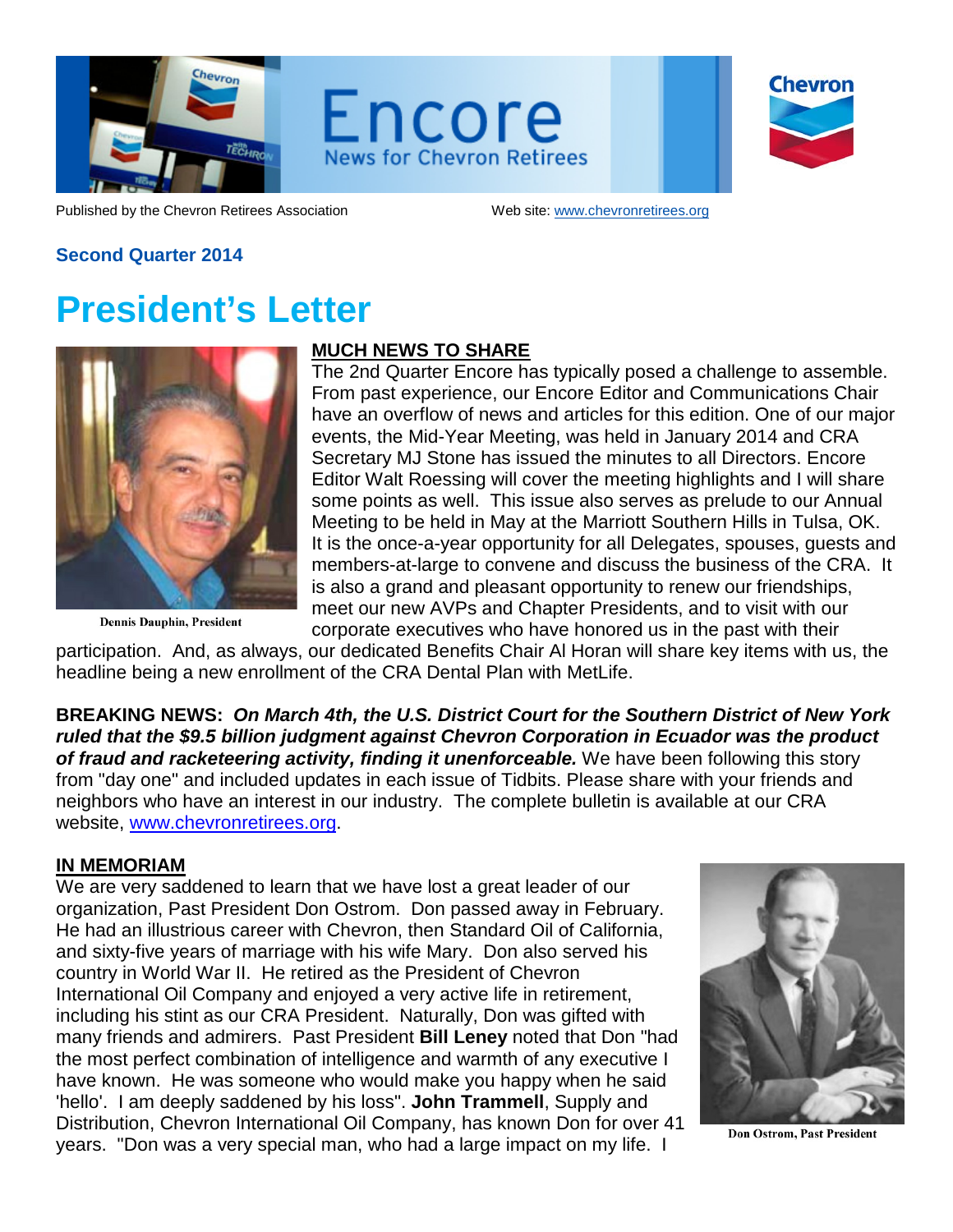can't say enough good things about this man and, if I did list those things that made him so special, none of it would be a surprise to those who knew him. An intelligent man; a man of such goodness, I don't think I shall ever know his equal".

Past President **Charlie Rhoads** commented, "Don was a consistent contributor with his wisdom and presence to every member of the Leadership team year after year. His concern for the welfare of each and every retiree was unparalleled. His personal warmth and good humor will be missed." Past President **Ernie Breaux** noted that "Don had a warm and engaging personality. He was a special friend who was deeply respected and whose counsel I valued." **Mary Lou Baugher**, Past CRA Secretary: "Don's passing is indeed sad. He had a special insight in dealing with CRA matters and was always willing to share his thoughts and ideas. He was a kind, gentle and much respected person. He will be missed." **Skip Rhodes**, Public Affairs Chairman, said, "Don was a fine gentleman and a wonderful leader, family man and friend".

## **NEWSLETTERS, NEWSLETTERS, NEWSLETTERS…**

Before settling into the business agenda of our Mid-Year Meeting this past January, I recognized and expressed my appreciation for all the Chapter Newsletters that I receive. I asked all of our Area Vice Presidents (we had a 100% attendance) to share this message with the Chapters concerned. A Chapter Newsletter is a most effective way of staying in touch, building Chapter cohesion and camaraderie, and sharing the news from your Officers and Committees. I was very impressed with the various approaches and layouts; some had obvious signs of professional experience in their preparation; thank you for sharing your skills. But each Newsletter achieved the same communications goal: we're here, we care about you, and here's what's happening within the Chapter and our organization. I realize not all Chapters have the resources to produce a Newsletter; some of our smaller Chapters still use Alexander Graham Bell's invention. It works just as well. We just need to "stay in touch".

**Reminder to all:** Please send your news and your Newsletters to Walt Roessing, Encore Editor, email: wlroessing@cs.com or address: PO Box 927240, San Diego CA 92192-7240, (858) 597-1777. We especially enjoy reporting our retirees' exploits within their communities and public service.

### **AN "AREA WEBSITE"**

AVP Herb Farrington came up with the concept of creating an "area-wide" website, which allowed all the Chapters with web pages/websites in his Area to link under the auspices of his Southern California area. This certainly advances the technology of what's already here and further enhances our communications efforts. Congrats, Herb! I am also very impressed with the Chapter websites in general as they have been well maintained and upgraded to include some very innovative layouts. Further, the use of "links" has been effectively employed to expand the volume of information that they provide. Keep up the good work, folks! We live in a new "Information Age" and it is expanding exponentially.

### **THE MID-YEAR MEETING**

In addition to the MYM coverage provided by Editor Walt Roessing, I am offering some keynotes from the meeting:

- **CRA Secretary MJ Stone** noted that most of the CRA forms have been updated and made "fillable" thanks to Glenn Ewan. She requests that everyone use the forms on the website whenever possible.
- **Treasurer Pat Branson** announced that the new CRA mileage rate for 2014 is 39-cents per mile or 70% of the IRS rate.
- Pat will advise the AVPs of the Chapters dues status in March in accordance with our resolution on delegate reimbursements for attending the AM.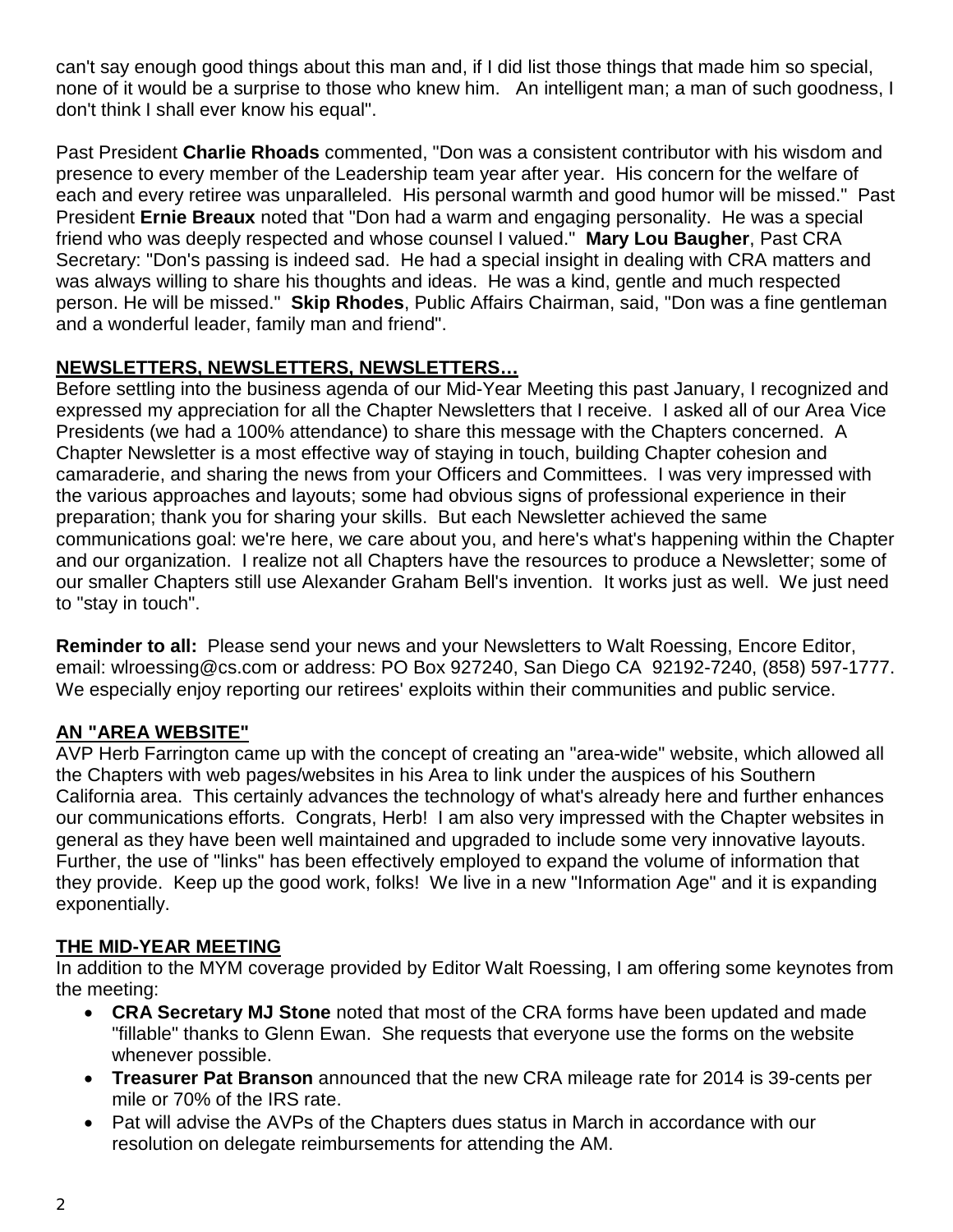- **Benefits Chair Al Horan** provided an extensive report on the new enrollment for the CRA Dental Plan.
- Based on a study by our Planning & Research (P&R) Committee, with input from Budget & Finance, we addressed the Planning Meeting task of making our Annual Meetings more attractive for our Delegates/Alternates to attend and participate. We amended the AM budget to cover meals for the Spouse/Guest, reducing their out-of-pocket expense.
- Our Annual Meeting (AM) rotation schedule was presented by P&R and the length of cycles between geographic areas reviewed. For the next two Annual Meetings, our schedule shows Vancouver, BC in 2015 and the Seattle area for 2016. However, a problem with available resources led us to ask AVP Kevin Ryan, North Atlantic Seaboard, to gather the data to host the 2016 AM; the city of Philadelphia is under consideration. We will learn more at the Annual Meeting.
- **Planning & Research Chair Kathleen Henschel** is continuing to analyze the results of our retiree survey and the excellent suggestion from the floor of last year's AM to develop a "marketing plan" to attract and retain retirees. **Membership Advisor Ernie Breaux** will assist in this development, as it is critical to our growth and our mission of supporting retirees.

#### **NOT SO FAST**

I offer my personal apologies for the delay in some of the implementation of the Chevron discount program for retirees. We thought we had final implementation on the Verizon cell phone discount, which is of particular interest to many CRA members. Please be assured that Benefits Chair Al Horan is doing his best to bring this to a successful conclusion.

#### **FINAL REMINDERS**

By the time this edition goes to print and is posted online, the deadline for the Annual Meeting Registration (April 5) will be upon us and the deadline for hotel reservations (April 25) will immediately follow. We earnestly seek your attendance and participation in keeping our CRA alive and well, intact, and moving forward. We need your help!

Hope to see everyone in Tulsa,

# *Dennis*

Dennis Dauphin Association President [oceansprings1@cableone.net](mailto:oceansprings1@cableone.net) 228.875.7268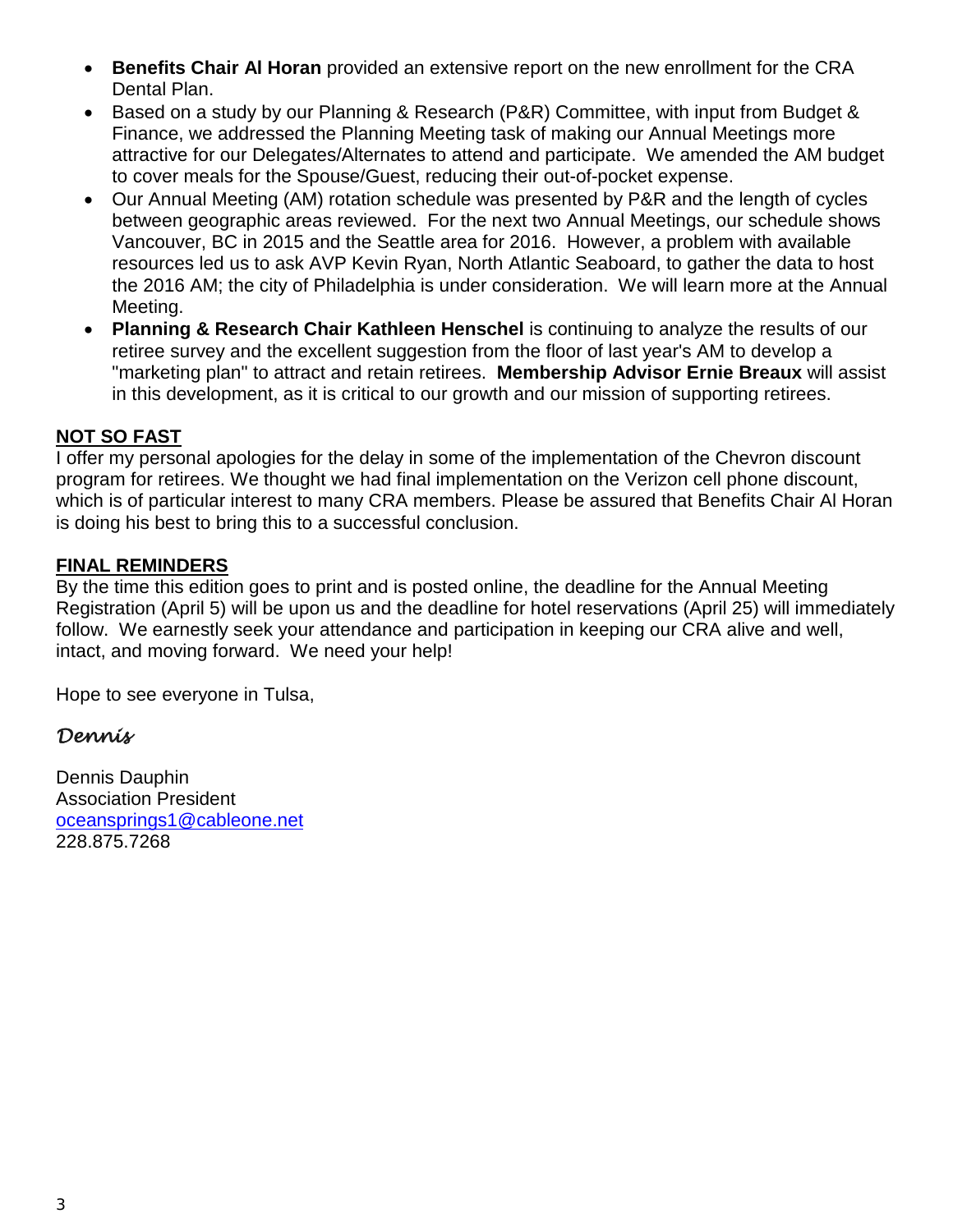# **CRA Annual Meeting – May 17-19, 2014**

#### **DUE DATES: MEETING REGISTRATION - APRIL 5, 2014 HOTEL REGISTRATION - APRIL 25, 2014 HOTEL RESERVATIONS - TOLL FREE 1-866-530-3760**

As the May 17-19 date moves ever closer, Lee Johnson continues to coordinate the planning for the 2014 Annual Meeting of the Chevron Retirees Association (CRA) in Tulsa, Oklahoma. The Tulsa Skelly-Getty-Texaco Chapter is hosting the Annual Meeting with assistance from individual members of the Tulsa Chapter (Warren-Gulf-Chevron). Lee was selected host chairman because he is the president of the organization's Tulsa Skelly-Getty Texaco Chapter and the Area Vice President of The Plains. The Plains Area consists of 992 CRA Members. It should be noted, too, that the busy Mr. Johnson continues to serve as the volunteer chief of the Liberty Fire Departments located in south Tulsa and Okmulgee counties in Oklahoma.



**Lee and Karen Johnson** 



**Tulsa Skyline** 

Getting ready to greet the arrival of all CRA Annual Meeting attendees in Tulsa is the staff at the Marriott Southern Hills Hotel, which was substantially renovated recently. A block of 90 premium rooms are being reserved for directors, alternates (holding a proxy), and members-at-large. The discounted room rate is \$84 per night plus taxes and applies for the nights of May 17, 18, 19. That group rate also is available three additional nights before and after the Annual Meeting.

An added important note: "Reservations must be made directly with the hotel on or before April 25 to ensure that attendees receive the correct negotiated rate for the rooms." Make certain (1) to mention the Chevron Retirees Association when making reservations and (2) advise the Marriott if you have any special needs such as a king-sized bed or a room with two double beds. Among the hotel amenities: The Southern Hills is a smoke-free facility. All sleeping rooms -- renovated three years ago – feature luxurious bedding with down comforters. Moreover, all rooms are equipped for wired or wireless Internet access. There's a 37-inch

HDTV in each room plus a small refrigerator, hair dryer, iron and ironing board. Computers are available adjacent to the registration desk. Also be sure to give the hotel your Marriott Rewards number if you have one.

The hotel, about 20-30 minutes from Tulsa Airport, provides free shuttle service. Taxis and rental cars also are available at the airport. Hotel parking is free in outdoor parking lots surrounding the hotel. Tulsa weather in May usually is pleasant with temperatures as high as 80 degrees and lows about 60. Rain is possible in May because it's usually the rainiest month. Relative humidity varies depending on the rainfall.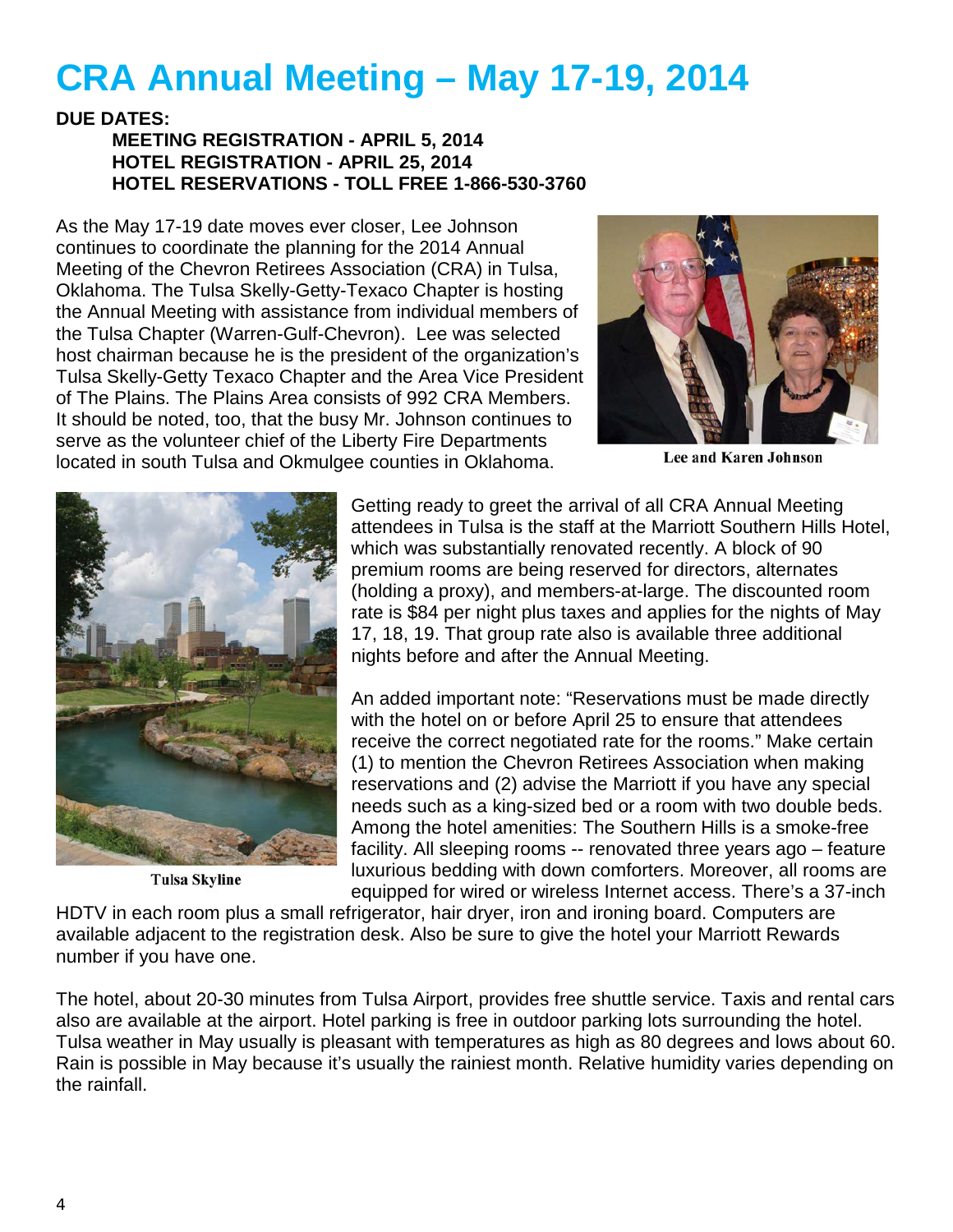**REMINDER TO DIRECTORS:** If you are not attending the AM, please ensure that your alternate has a Proxy Form (CRA-210). A copy is included in the registration packet for your convenience and is available on the CRA web site.

### **HOTEL MEETING ACTIVITIES**

The CRA Meeting Registration Desk will be situated in the Atrium near the Hotel Registration Desk and entrance lobby. Registration packets will be available from 10 a.m.- 5 p.m. on Saturday, May 17 and from 7 a.m. to Noon on Sunday, May 18. Anyone arriving after noon on Sunday, May 18 may pick up their Registration Packet in the Hospitality Suite, Studio 312. That suite will be just off the elevators on the third floor. Open hospitality hours will be Noon-5 p.m. Saturday and 10 a.m.-4 p.m. Sunday and Monday. All general business meetings/meals will be held in the Council Oak Room, Salons A-E, adjacent to the atrium on the Marriott's first floor. The Presidents Planning Session will take place in the second floor Sycamore Room to the right of the elevators.



**Host Committee** Seated (L to R): Carolyn Hunt, Virginia White, Joanna Martin Standing (L to R): John Anderson, Howard Seigfreid, Lee Johnson, Susie Janowski



Sunday evening's offsite dinner will be held at the Gilcrease Museum which houses the world's largest collection of art and artifacts of the American West. However, only about 10 percent of the collection can be displayed at one time. Thomas Gilcrease was an oil industry pioneer who parlayed his original 160-acre Muskogee (Creek) tribal allotment of land into a sizeable fortune with more than 30 oil wells operating on his property. He founded his own exploration company in 1922 and in 1949 he opened the Thomas Gilcrease Museum next to his home north and west of downtown Tulsa. Gilcrease transferred his Museum and the 460 acres site it occupies to the City of Tulsa in 1955 as a result of a \$2.25 million bond issue passed in 1954 by the voters of Tulsa to pay off his debts. The Museum now is operated by the University of Tulsa. A four-story building is under construction adjacent to the Museum to house research activities.

**Sacred Rain Arrow** 

# **SOME OTHER HISTORICAL HIGHLIGHTS**

Tulsa is nestled in the wooded hills of eastern Oklahoma. The original settlement was started between 1828-1832 by Muskogee (Creek) Indians. By 1882 the railroad arrived which helped settle the town. Cowboys drove cattle to the rail yard for shipment to Eastern markets while much of the ranching and farming growth was by Creek families. Growth was slow but steady until 1901 when an oil well drilled on the west bank of the Arkansas River in the small town of Red Fork hit Black Gold. Wildcatters and investors flooded into Tulsa. Then in 1905 another oil field was discovered south of Tulsa that became the world's largest oil reservoir for several years. Texaco built the first refinery in 1910 and at one time



**The Golden Driller** 

18 refineries were located nearby. By 1915 Tulsa was transformed from a cow town to the "Oil Capital of the World." That title was relinquished to Houston in the early 1980s. In the 1950s, Tulsa was dubbed "America's Most Beautiful City", partially due to its abundance of Art Deco-style buildings.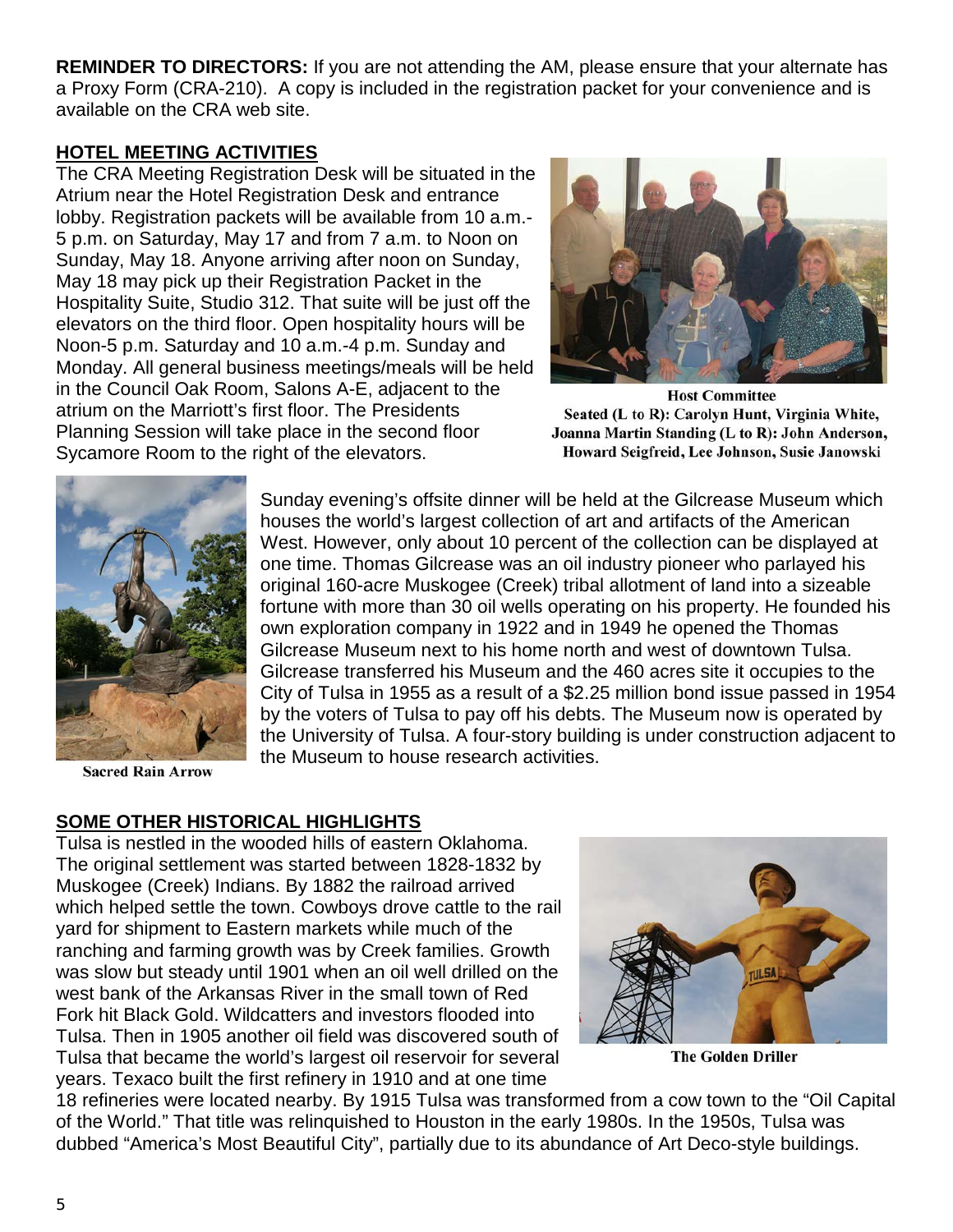Tours for spouse/guests of Annual Meeting attendees will include the Tulsa Rose Garden, Linnaeus Teaching Garden and Philbrook Museum and gardens on Sunday. Then on Monday they have the opportunity for a short walking tour of some of the Art Deco downtown office buildings and an interior tour of the Art Deco Boston Avenue Methodist Church.









**Tulsa Rose Garden** 

**Philbrook Museum** 

**Art Deco Buildings** 

**Boston Avenue Methodist Church** 

Prior to the CRA's Annual Meeting, the Tulsa International Mayfest will be held May 15-18 with outdoor fine arts and crafts, four stages for performing arts, festival food, and five indoor galleries. For further information on the Tulsa events go to [www.visittulsa.com.](http://www.visittulsa.com/)

# **CRA News Briefs**

It's a year away. But the Vancouver Chapter already is working on the preliminary details for the Chevron Retirees Association's 2015 Annual Meeting. At the recommendation of Vancouver Chapter President Bob Bradbury the dates of May 17-19 (Sunday-Tuesday) were approved at the 2014 Mid-Year Meeting for two reasons. They avoid the traditional Victoria Day holiday weekend and the Sunday arrival means lower room rates for the conference. John Adams, who is the chapter's secretary, has been named the Chairperson for the City of Vancouver Convention.



**Vancouver Skyline** 

After evaluating three major properties for the event, the chapter booked the River Rock Resort as the convention host. Bradbury said the River Rock Resort offers the lowest cost of the meeting options. Additionally transportation from the airport to the selected hotel is yet another cost savings. That short ride is (1) only about a 5-minute trip on the Sky Train light rail and (2) passengers are protected from any inclement weather by taking a covered walkway from the train station to the hotel.

Both the Vancouver International Airport, voted four years in a row as North America's best airport, and the meeting hotel are situated in the city of Richmond – not Vancouver. Richmond, British Columbia, by the way, hosted several events in the 2010 Winter Olympics.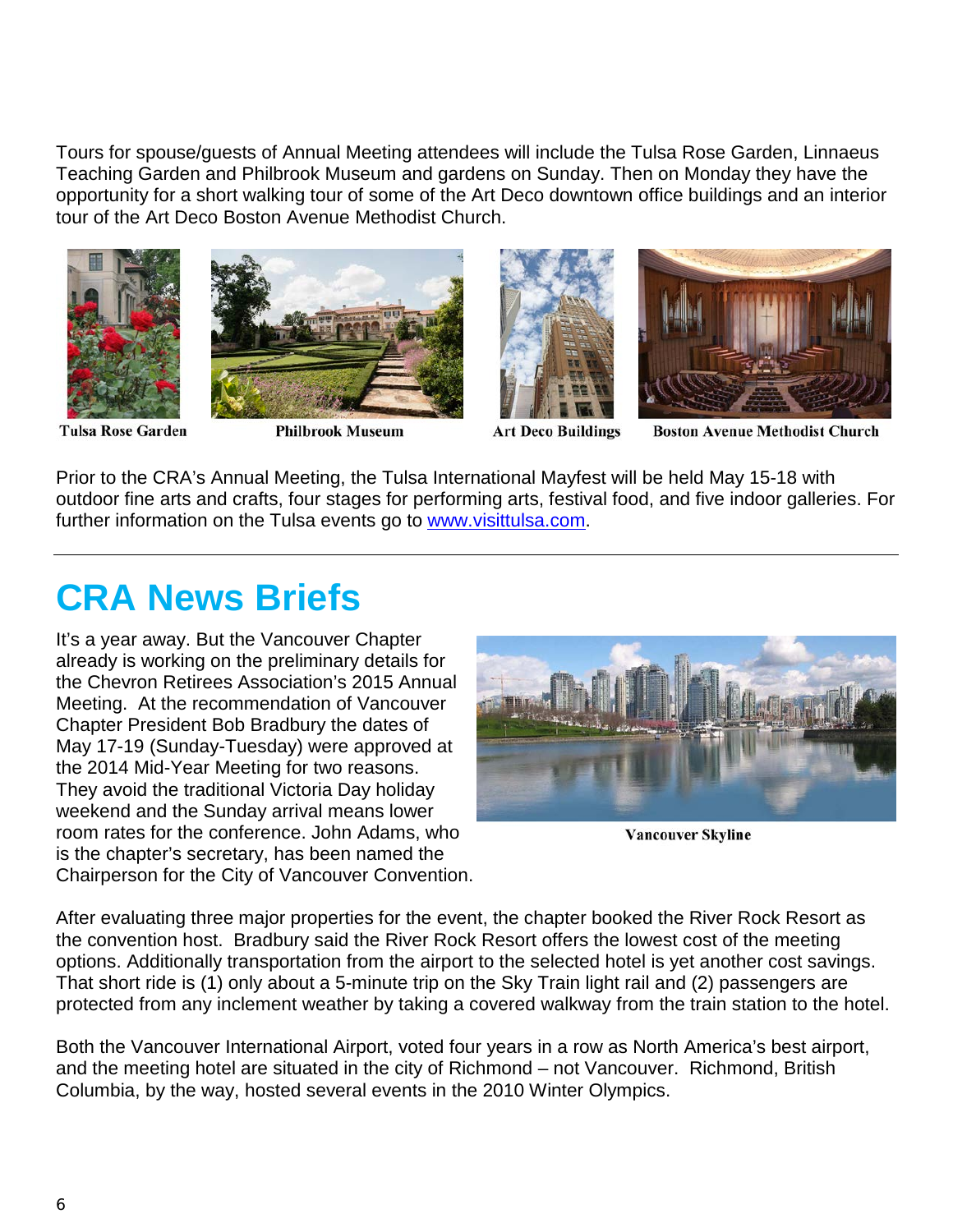## **CHAPTERS FOCUS ON MATCHING GIFTS, YOURCAUSE PROGRAMS**

In the February 2014 San Francisco Chapter "BULLETIN" Kathy Henschel wrote the following in her President's Letter:

"Here's a special note about the Chevron Matching Gifts program! Chevron Humankind's new vendor is YourCause. There are some startup problems which CRA and Chevron are working to resolve. All retirees late last year were sent a letter describing the changeover, including your user ID and information to use in signing up for the new system at chevron. your cause.com. If you have problems, you can reach customer support at [chevron](mailto:chevron-support@yourcause.com)[support@yourcause.com](mailto:chevron-support@yourcause.com) or 866-751-9031. You can also check to see if your charity is on their list. If you can't find it, obtain the EIN from the charity to use for the search."

However, she cautions "But don't try requesting matching gifts yet. They still need to resolve a few issues. Word will come out when everything is ready to go." By the way, Henschel urges chapter members to get in touch with fellow retirees, spouses and surviving spouses who are not yet CRA members. She says "Invite them to a luncheon and urge them to join us." Among chapter luncheon sites are restaurants in San Francisco and Millbrae.

## **MORE YOURCAUSE DETAILS**

Further information regarding YourCause was published in the December 2013 issue of the CRA's North Central Texas Chapter. For example, the new YourCause online system provides a userfriendly experience. It is simpler to use and has improved customer support functions. If you don't already do so, it is recommended to request your matching grants online as it allows a faster payment turn-around and saves Chevron the additional cost of processing paper forms. Also in the new system you will have the ability to donate directly to your charitable organization through YourCause's secure online credit card payment option. This option will eliminate the extra step of donation verification.

### **PORTLAND AREA CHAPTER PROVIDES TOYS AND JOY**

After the Portland Chapter's Christmas Meeting in December, the foursome of Gene and Wanda Graber and Gerry and Margaret Kemper delivered three very large bags containing all their unwrapped gifts. Offering assistance were Cliff Ralston, Gerry Hildebran and Herb Holm. Upon arrival, the "Toy and Joy Makers" folks remembered Gene and Gerry. They have been spearheading this local toy drive for more than 10 years and were very grateful for "our help once again."

### **NEW PRESIDENTS IN CRA GULF COAST AREA**

Rudy Treml has volunteered once again to accept the role of president at the Big Sun Chapter. To revive/increase membership Rudy is reviewing the possibility of having chapter meetings during 2014 in four areas: Daytona Beach, Tampa, Kissimmee and the Villages. He foresees that these meetings will be a catalyst for the formation of Social Groups or possibly Chapters, which will meet more often. Then there's Steve Smith who is the new Singing River Chapter president. Altogether there are 13 chapters in Alabama, Florida, Louisiana and Mississippi and two social groups in Florida with a combined membership of approximately 1,050. The "2020" outlook is for 7 to 9 Chapters (3 strong with stable membership), 800 to 900 members and 5 to 7 social groups.

# **OPEN ENROLLMENT FOR CRA DENTAL PROGRAM**

Al Horan, who chairs the CRA Benefits Committee, called attention to the North Central Texas Chapter's following good news for all chapters: "MetLife will be holding an Open Enrollment for the CRA Dental Program probably in early 2014. If you previously decided not to join one of the plans offered under the Program, here will be your chance. Open Enrollment is not a scheduled event. It occurs sporadically. The last time MetLife held an Open Enrollment was in 2010."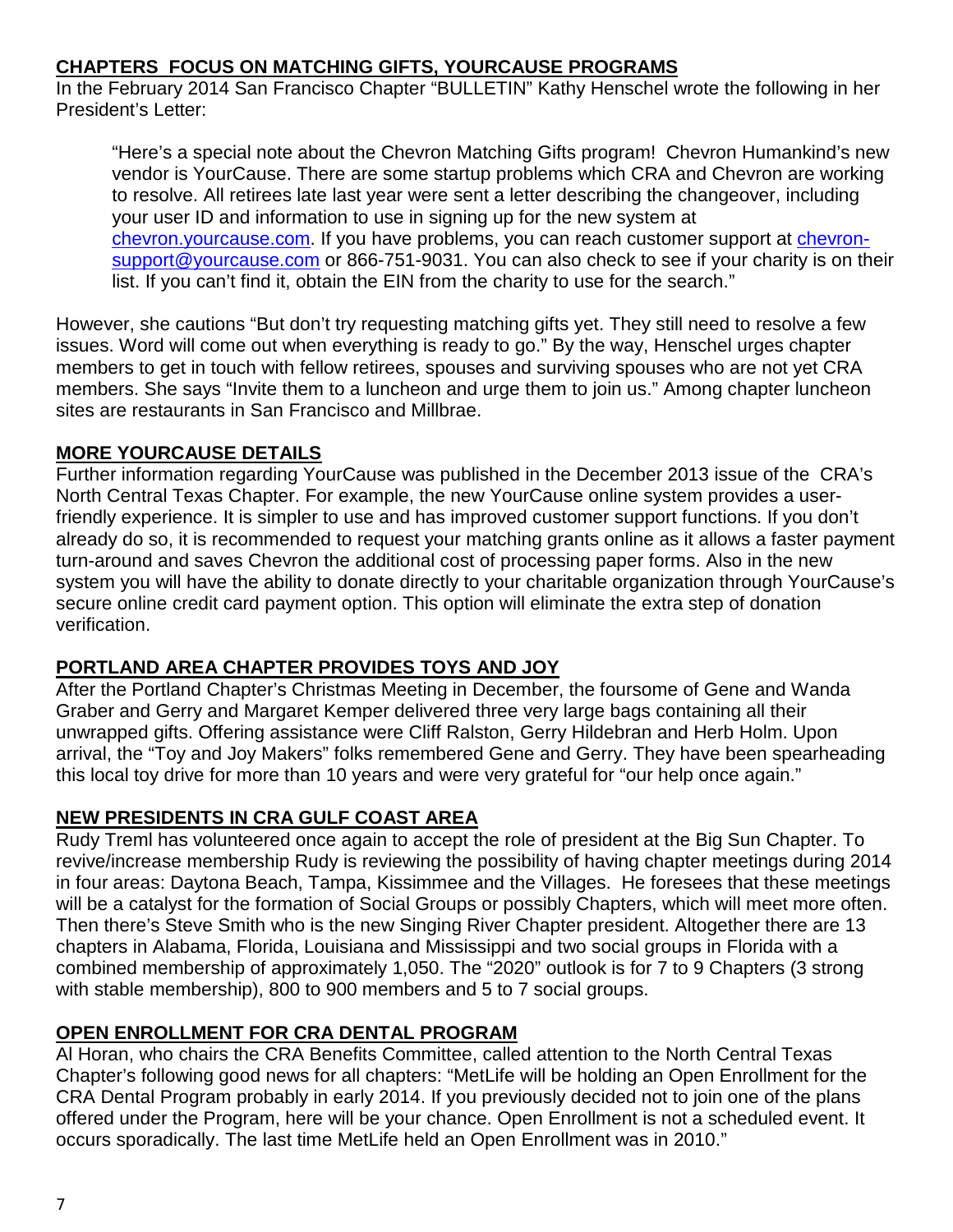# **CRA Mid-Year Meeting Highlights**

CRA Secretary Maree "M J" Stone was the kickoff speaker at the organization's 2014 Mid-Year meeting at a San Francisco Bay Area hotel. Here's a sampling of some of the important facts and figures she shared with the delegates who were in attendance from coast-tocoast in the USA and Canada. For example:

# **CHAPTER ACTIVITY**

"We began our fiscal year with 83 in the US and 2 in Canada. By the end of January the number of US chapters was 79 with the conversion of two Southern California Area chapters to the status of "satellite." The CA Central Coast is now a satellite of the San Joaquin Chapter and La Habra is a satellite of South Bay. Also,



Delegates sing "O Canada"

the Sierra Nevada Chapter is in the process of transferring its members to the Unaffiliated Area while the Carolina Chapter has closed. Five chapters each elected a new president.

Keeping the Secretary informed of changes in officers and/or contact information facilitates accurate communications and website maintenance. She also is updating the "Personal Planning Worksheet" (Survivor Guide) to include a place that will record military service and other resources.

## **TREASURER'S REPORT BY PATRICIA BRANSON**

On June 30, 2013 the CRA dues-paying members totaled 12,353 compared to 14,154 in June 2012. Chapters are reminded dues should be paid by March 15 but no later than June 15, 2014. Dues may be reported through June 30. Status of the "1st year free" membership is 158 members so far.

### **BUDGET/FINANCE COMMITTEE REPORT BY BILL SCHULTZ**

A 2012-13 budget year review by the Budget and Finance Committee indicates that CRA ended the year with a surplus, income was close to budget, Opex and annual meeting expenses were lower than budget, the mid-year meeting was over budget and income was close to budget. However the current fiscal year outlook reflects that Opex is stable, annual meeting attendance is trending downward, membership is anticipated to fall and income will decline. The forecast for 2014-15 expenses is they will increase primarily due to the cost of the 2015 annual meeting in Vancouver, BC.

In an effort to stop a decline in annual meeting attendance, the Committee considered various strategies to offset the cost for spouse/guest attending. For example: a motion was made and seconded that the cost of dinners at the Mid-Year and annual meetings for the spouse/guest of the CRA Director would be pre-paid by the CRA. All directors voted yes.

# **PLANNING AND RESEARCH COMMITTEE BY KATHLEEN HENSCHEL**

The future rotation of the Annual Meeting among the geographic areas was reviewed and a motion was made and seconded to shorten the typical cycle of South Texas to five years. However, Northern/California/Hawaii would remain on its five-year cycle. A discussion agreed the North Atlantic Seaboard Area would host the 2018 Annual Meeting and all delegates voted yes.

Work is under way to evaluate the results of the 2013 CRA retiree survey that contains a wide variety of meaningful information and suggestions. Those suggestions have been divided into four major categories and it is anticipated they will be handled at different levels; i.e. CRA National, local level, CRA and Chevron.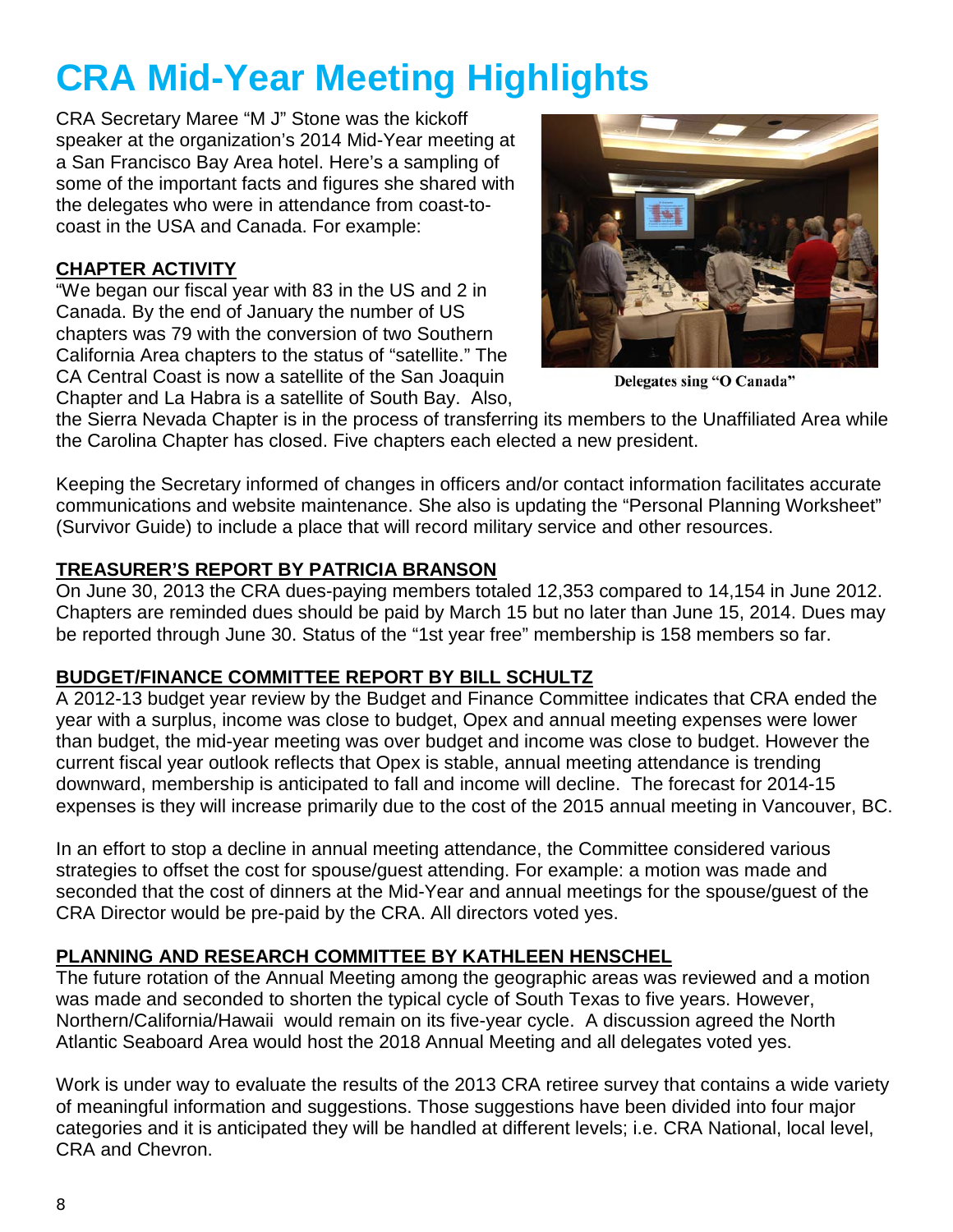# **Vancouver Retiree Volunteer Honored by Queen**

A special international honor recently was bestowed on John Meneghello who is a member of the CRA's Chevron Canada Chapter based in Vancouver, British Columbia. He received the " Queen's Jubilee Medal" for his exceptional volunteer efforts in his community. Following is the official citation:

> "A very active community member, John is the Chair and Founder of the Juvenile Diabetes Golf Classic which has raised over \$182,000 since 2008. He has been a member of the Kinsmen Club of Coquitlam since 1983 and is former Chair and currently Director of the Kinsmen Foundation of the BC &



**John Meneghello** 

Yukon. He also is Vice President of the Vancouver Transportation Club."

"John was Chair of the Coquitlam Public Library Board of Trustees, Member of the City of Coquitlam's Economic Development Committee, and Treasurer and Fundraiser for both Couquitlam Senior and Junior Adanac Lacrosse Clubs."



**Rick Hansen Medal Relay** 

Regarding the Coquitlam Library: He is most proud of "Firstly convincing city hall that we needed a new flagship library and secondly establishing a permanent endowment fund with the Coquitlam Foundation for the library."

He adds, "The Kinsman's motto is to "serve the community's greatest need." He has served each and every executive position in the Vancouver Kinsmen from the bulletin editor to president and the current membership director. Kinsman Canada's primary service project is Cystic Fibrosis.

John also is highly

honored that in September 2010 he was awarded a Life Membership in Kin Canada and named a Difference Maker by the Rick Hansen Foundation. Regarding the latter, John turned 60 in June and two weeks later ran his first half-marathon. He did so in 2 hours, 17 minutes.

He continues: "Over the years I was one member of the many Kin Canada clubs across Canada that helped Rick Hansen (a paraplegic that wheeled his chair around the world)." Additionally, for the Rotary Club, he raised money in Terrace, Metro Vancouver and Burnaby, BC for numerous local and international causes.

His interest in volunteerism was passed down from his father who was active in community service. He adds, "My wife, Linda, and daughter, Janna are both involved with politics which I have so far resisted."



John & Linda Meneghello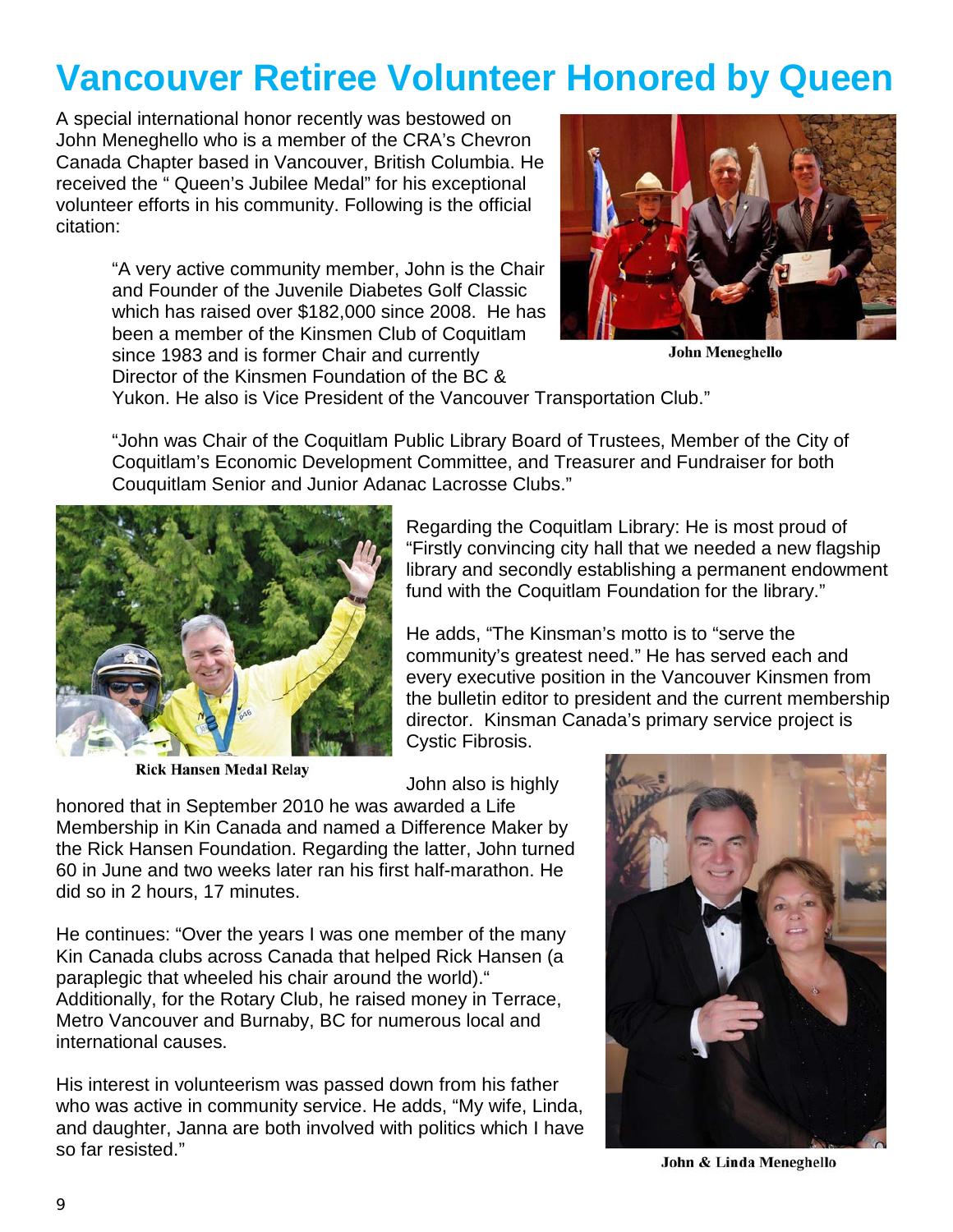As to his Chevron career: John Meneghello joined Chevron Canada Limited in 1981 and retired on October 31 in 2010. "My time at Chevron was primarily in Marketing. But I did spend three years as Commercial Credit Supervisor and Assistant Treasurer. Over the years I had various titles similar to Business Consultant, which primarily meant I was responsible for large Commercial and Industrial sales and supervising bulk plants & cardlock operations throughout British Columbia. My last assignment was the Metro Vancouver Area."

# **Benefits Corner** *By Al Horan, Chair, CRA Benefits Committee*

As you are probably aware, we try to keep you informed about what is happening with your Chevron benefits plans, your CRA programs as well as what's happening in the benefits area. From time-to-time we supplement this column with updates that are sent to your local CRA Chapters. Typically, the updates are also posted on our website, [www.chevronretirees.org.](http://www.chevronretirees.org/) We would suggest that you periodically visit our website.

#### **CRA DENTAL PROGRAM**

In the January issue of Encore we advised that the CRA Dental Program would be holding an Open Enrollment beginning in February and running through March. The Open Enrollment period was predicated upon the timely



**Al Horan, Benefits** 

submission of membership data by Chapters and an approximate mailing date of January 15 for the Open Enrollment material. Unfortunately due in part to the late submission of membership data by some Chapters we have had to delay the distribution of Open Enrollment material until March. By the time you read this article, those members for whom Chapters submitted membership information should have received the material. Members who in prior years were afforded an opportunity to be covered by the CRA Dental Program will have up to 30 days to enroll. New CRA members will have up to 60 days.

We feel that you owe it to yourself and your family to carefully consider the CRA Dental Program since dental health plays an important role in our overall general health. Please remember that dental insurance is most cost effective when an individual is treated by a network provider. MetLife has more than 120,000 dentists participating in its network. It is one of the largest networks available.

#### **MEDICAL COVERAGE**

In previous Benefits Corner articles and in supplemental communiqués, we have tried keeping you advised about what is happening with health care benefits and Health Care Reform. For the most part, the material focused on providing insight into changes taking place in the benefits area. We also attempted to clarify public information that is sometimes misleading. In these releases we generally only touched upon what is happening in the delivery of medical care by medical professionals.

Linda Bulla who is a member of the CRA Benefits Committee has prepared an article to give us a better understanding of changes that are starting to take place in the delivery of medical care. The key points are shown below. The full article can be found on the CRA website, [www.chevronretirees.org](http://www.chevronretirees.org/) in the *Benefits Tips and Helpful Information* series.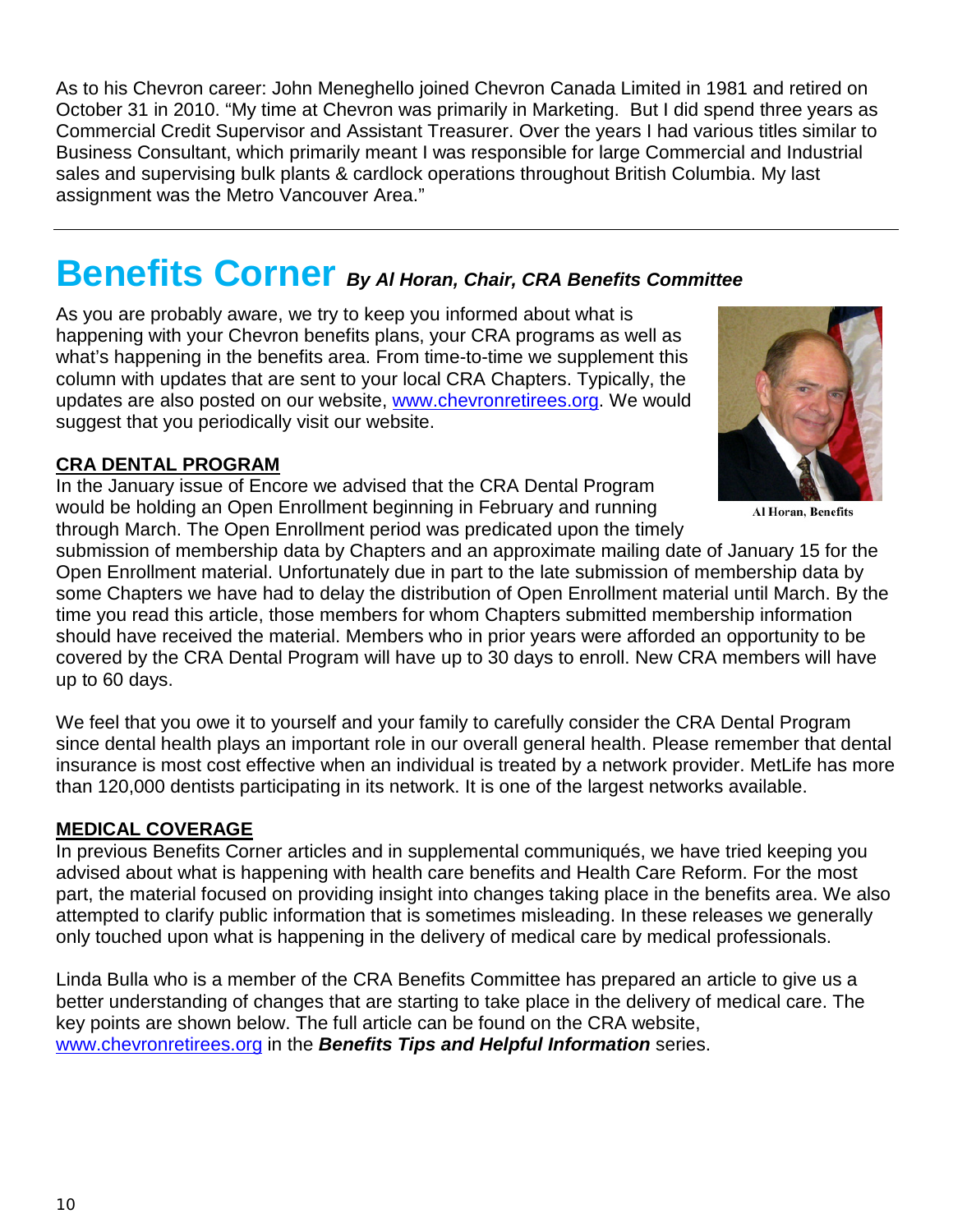Linda who has been a member of the Committee for several years has more than 32 years' working experience. During her career, she held management positions in hospitals and a medical school where she focused on inpatient and outpatient services, managed care, and physician management services. She holds two master's degrees in social work and business management. We are very fortunate to have Linda as a member of our Committee.

# **IMPACT OF ACA ON PHYSICIANS AND HOSPITALS**

Beginning in January 2014 certain sections of the Patient Protection and Affordable Care Act (ACA) that apply to medical providers became effective. The overall objective of the ACA is to provide a framework for more consistent and improved medical outcomes for patients while also culminating in reducing the cost of medical care. However, to achieve this goal medical providers face the following hurdles:

- Physicians will need to decide how to introduce research driven data into their patient care practices and services. Financially they may experience a reduction in Medicare reimbursements that result from a new Medicare payment schedule.
- Hospitals will need to ensure that they have appropriate procedures in place that foster an integrated approach to the care of patients by the hospitals and the physicians. Hospitals will also receive lower Medicare reimbursements; and they will be subject to penalties for avoidable Medicare readmissions occurring within thirty days.

Again, please visit our website to view the full article.

# **DRUG COVERAGE - EXPRESS SCRIPTS (ESI)**

You may recall that beginning January 1, 2014 we are required to approve all new prescriptions, including new prescriptions for existing medications. If a prescription is filled by a local pharmacy, we approve the issuance when we pick up the medication. However, when a prescription is filled by mail order through ESI, we will be contacted by ESI to approve the processing of the request. If the insured is unavailable, ESI will leave a voice mail message requesting that their phone call be returned. Because of HIPAA requirements, the message may be vague. I can appreciate that retirees are generally concerned about scams. However, it is important that a member respond in a timely manner since the shipment of their medication can be delayed.

From time-to-time members have voiced concern about the size of the type of the warning on prescription bottles. The warning plus other vital information about a medication is typically supplied in the package that contains the medication. I strongly encourage everyone to read the insert since it contains important information. ESI is planning on addressing the size of the type. However, the modification is not expected in the near future.

Just prior to releasing this article, I received word that ESI will be issuing replacement member ID cards starting in April. The member ID numbers will remain the same. The card will have the ESI logo and it will replace the Medco ID card. When filling a prescription through a retail pharmacy, the pharmacy will need your member ID number. It is also helpful to have your ID card handy when phoning ESI to fill or inquire about a mail order prescription.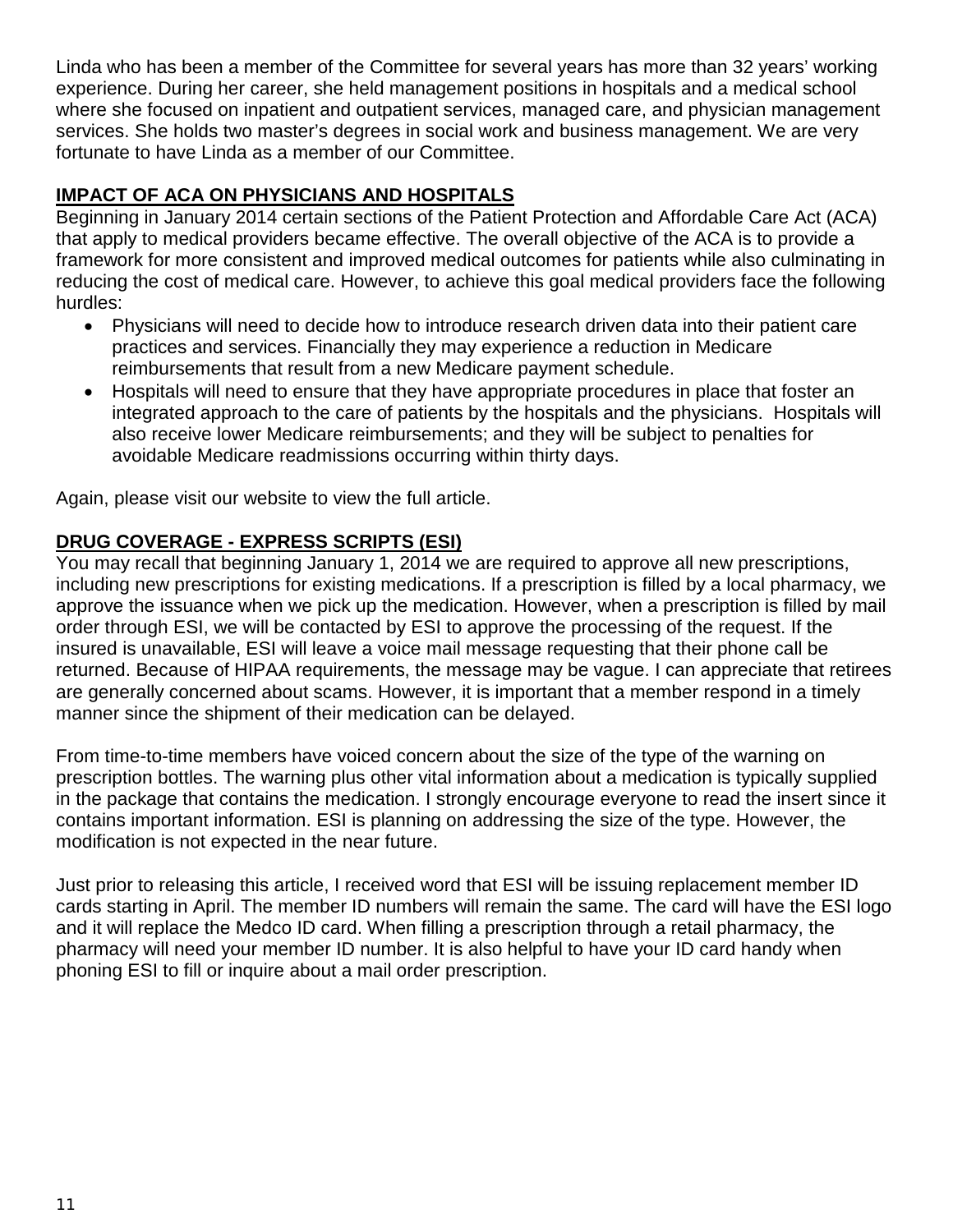#### **CHEVRON DISCOUNT PROGRAM**

In previous Encore articles, we reported that Chevron has graciously agreed to extend vendor discounts that are available through the Chevron Recreation Program to retirees. Most of the discounts are currently available at [chevrec.mybigcommerce.com.](http://chevrec.mybigcommerce.com/) The exception is the Verizon cell phone discount, which is still being worked on by Chevron and Verizon.

Please accept our apologies for the delay. We can appreciate that the Verizon discount is of particular interest to many CRA members. As soon as the legal documents are executed by Chevron and Verizon, Verizon will be able to implement the administrative procedures that will allow facilities to extend the discount to retirees. We will keep you advised.

If you have any questions please let me know.

Al Horan, Benefits Chair: Phone: 972-964-1787 Email: [awhoran@verizon.net](mailto:awhoran@verizon.net)

| <b>ENCORE EDITOR:</b><br><b>Walt Roessing</b> | <b>COMMUNICATIONS CHAIR:</b><br><b>Frank Coe</b> |
|-----------------------------------------------|--------------------------------------------------|
| wlroessing@cs.com                             | fcoe@usa.net                                     |
| 858.597.1777                                  | 281.565.9813                                     |

The Chevron Retirees Association is not a subsidiary of Chevron Corporation but an independent organization of retired employees of Chevron or its predecessor companies.

© 2014 Chevron Retirees Association. All Rights Reserved.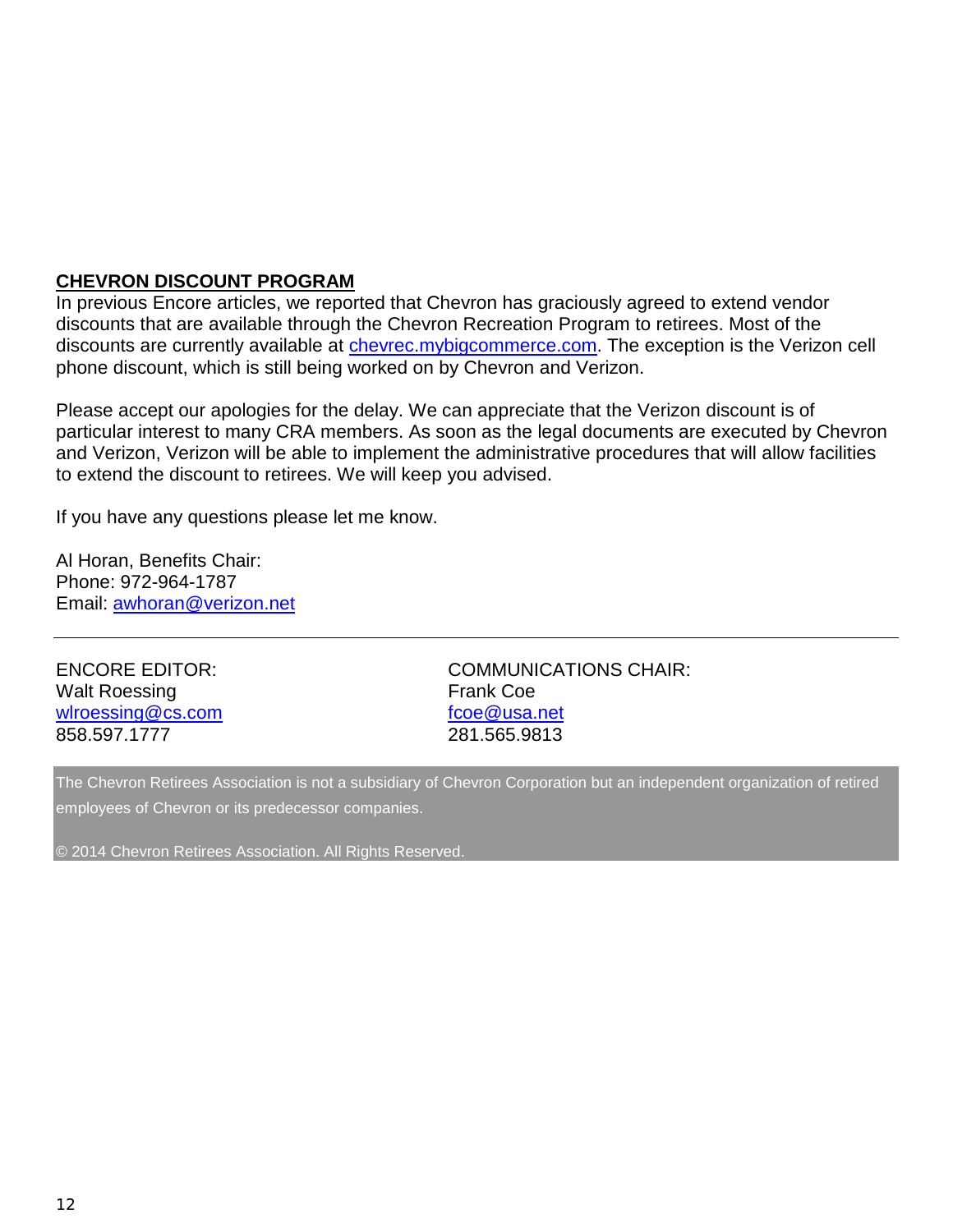#### Encore In Memoriam: **October-December 2013**

*As reported by Chevron during this period*

#### **Amoseas**

(No deaths reported)

#### **Caltex**

Armstrong, Veronica M., Ret. 1982 Beggs, Adrian E., Ret. 1989 Driver, Felix ., Ret. 1988 Monroe, Parker ., Ret. 1988

#### **Chevron**

Adams, John Q., Ret. 1986 Anderson, G J., Ret. 1977 Anderson, Harry M., Ret. 1985 Anderson, Nellie K., Ret. 1973 Arbourgh, Steven A., Ret. 2003 Bachus, Norman D., Ret. 1983 Baker, John A., Ret. 1984 Bartlett, Robert H., Ret. 1986 Barton, Roy L., Ret. 1986 Bayard, D B., Ret. 1990 Beavers, Joseph E., Ret. 1985 Bond, Cleve D., Ret. 1995 Bonnette, Mary J., Ret. 1973 Bourn, Milton ., Ret. 1992 Brain, W F., Ret. 1983 Brengle, Alfred S., Ret. 1977 Brockelsby, Edward F., Ret. 1977 Bruley, A G., Ret. 1990 Calvert, Ronald R., Ret. 1993 Cerda, Frank ., Ret. 1981 Chaires, Kenneth R., Ret. 1980 Clarke, Robert E., Ret. 1985 Cole, K C., Ret. 1986 Comfort, Jane A., Ret. 1986 Conlay, G W., Ret. 1990 Cook, Donald G., Ret. 1986 Cornwell, P Wayne., Ret. 2008 Crane, Kenneth C., Ret. 1985 Creppel, O V., Ret. 1981 Dahl, Stanley F., Ret. 1993 Daily, James W., Ret. 1984 Davidson, Lester A., Ret. 1996 Denny, R H., Ret. 1980 Depew, Claude R., Ret. 1996 Dorrego, H D., Ret. 1987 Dudeck, Ronnie K., Ret. 2010 Duisman, Jack A., Ret. 1992 Duvall, Milton L., Ret. 1992 Eggers, W D., Ret. 2005 Ekstrom, Shirley M., Ret. 1986 Erickson, W E., Ret. 1986 Fulks, Robert N., Ret. 1991 Garesche, Winston L., Ret. 1984 George, Adad S., Ret. 1999 Germany, Charles E., Ret. 1992 Gobl, Fred ., Ret. 2004 Gordon, Clyde L., Ret. 1985 Greth, Douglas F., Ret. 1960 Hall, Samuel E., Ret. 1999 Harman, William N., Ret. 1986 Hinson, J R., Ret. 1986 Holec, James M., Ret. 1975 Hosking, Carol C., Ret. 1986 Howard, J D., Ret. 1992 Hughes, Henry E., Ret. 1985

Hull, Charles E., Ret. 1983 Inglis, Robert A., Ret. 1992 Isbell, Jack D., Ret. 2005 Jackson, W B., Ret. 1986 Jaeger, A H., Ret. 1976 Jardin, Alvin M., Ret. 2004 Johnson, K E., Ret. 1992 Jones, Robert V., Ret. 1985 Kelso, Derrell W., Ret. 1991 Knowlton, Harold E., Ret. 1982 Kotuski, Joseph M., Ret. 1982 Kray, Louis R., Ret. 2003 Lahmann, Lester L., Ret. 1975 Langton, Joseph C., Ret. 1977 Lantrip, Charles W., Ret. 1986 Lavender, Robert N., Ret. 1986 Lemay, Dean M., Ret. 1997 Leroy, Michael D., Ret. 2001 Lonadier, C R., Ret. 1982 Longon, Thomas R., Ret. 1996 Lyon, Fred K., Ret. 1998 Martin, Jerry C., Ret. 1992 McCormack, R C., Ret. 1984 McCutcheon, K L., Ret. 1984 McGhee, Wanda ., Ret. 2004 McKeon, E T., Ret. 1984 Melton, Richard E., Ret. 1978 Michel, John J., Ret. 1986 Mitchell, Neal L., Ret. 1976 Morris, Noley F.., Ret. 2010 Myers, M A., Ret. 1982 Neill, C F., Ret. 1985 Nejelski, Joseph ., Ret. 1986 Norman, Louisa M., Ret. 1986 Nygreen, Paul W., Ret. 1986 O'Connor, Dennis L., Ret. 2008 Ortez, Raymond M., Ret. 1992 Pagnozzi, Amel V., Ret. 1983 Parker-Jones, Harold A., Ret. 1988 Price, Robert T., Ret. 1990 Prigge, Paul J., Ret. 1986 Rea, Melvin E., Ret. 1986 Reid, Edwin L., Ret. 1986 Rheude, C C., Ret. 1983 Richmond, James T., Ret. 2002 Rickles, Charles R., Ret. 1994 Rightmire, Edward I., Ret. 1977 Rimmer, R ., Ret. 1982 Rintoul, John D., Ret. 1971 Rittgers, Carol J., Ret. 1973 Rodgers, J J., Ret. 1997 Rosenquist, Charles M., Ret. 1998 Ruhter, Paul E., Ret. 1990 Rydberg, G A., Ret. 1986 Sands, James F., Ret. 1994 Schildknecht, Theodore R., Ret. 1986 Scott, Warren L., Ret. 1985 Shelton, Loretta H., Ret. 1985 Silva, Phillip S., Ret. 1998 Sliger, I H., Ret. 1982 Smith, Bruce S., Ret. 2002 Snell, Rudolph ., Ret. 2000 Sokolowski, Benjamin ., Ret. 1977 Solis, Alfred E., Ret. 1987 Sorenson, Elizabeth L., Ret. 1986

Storey, Douglas J., Ret. 1986 Strickland, F S., Ret. 1986 Summers, W C., Ret. 1983 Swan, W D., Ret. 1980 Talbert, Lee M., Ret. 1971 Thergesen, John R., Ret. 1985 Thompson, W E., Ret. 1982 Tipton, Grant M., Ret. 1983 Tranter, Damon M., Ret. 1977 Usery, Frank P., Ret. 1985 Vangorden, James M., Ret. 1987 Veronte, Lois I., Ret. 1994 Wildebaur, Darrell D., Ret. 1982 Williams, Carolyn R., Ret. 2007 Wofford, Otha L., Ret. 1986 Wood, Bennie M., Ret. 1985 Woodson, Arthur A., Ret. 1986 Yaksich, Roderick ., Ret. 2004 Yates, Franklin P., Ret. 1986 Young, Blaine J., Ret. 1992

#### **Getty**

Arlitt, William B., Ret. 1984 Bartlett, Robert O., Ret. 1987 Bles, Lauretta J., Ret. 1985 Brown, Edward W., Ret. 1982 Crompton, Duane A., Ret. 1991 Cumbie, Thomas V., Ret. 1993 Davison, David A., Ret. 1994 Engle, Robert L., Ret. 1980 Ensey, Billy R., Ret. 1990 Green, Barry A., Ret. 1993 Hanna, Clifton E., Ret. 1981 Hoffar, Jack W., Ret. 1980 Knowles, Samuel A., Ret. 1979 Landphair, Leland E., Ret. 1981 Lynch, John P., Ret. 1984 Malkin, Karl W., Ret. 1994 Mason, Margaret ., Ret. 1986 Matney, Jackson R., Ret. 1994 Miller, Robert E., Ret. 1991 Nicks, Robert L., Ret. 1992 Parson, Ruben D., Ret. 1983 Pell, Fred G., Ret. 1984 Porterfield, Harold D., Ret. 1991 Powell, Robert E., Ret. 1984 Rocha, Ernest G., Ret. 1985 Smith, Eldon R., Ret. 1990 Velasquez, Ernesto B., Ret. 1999 Walton, Charles M., Ret. 1985 Wilburn, Carl L., Ret. 1987 Wilburn, Jack W., Ret. 1986 Wilson, William J., Ret. 2011 Zacherson, Elvera N., Ret. 1975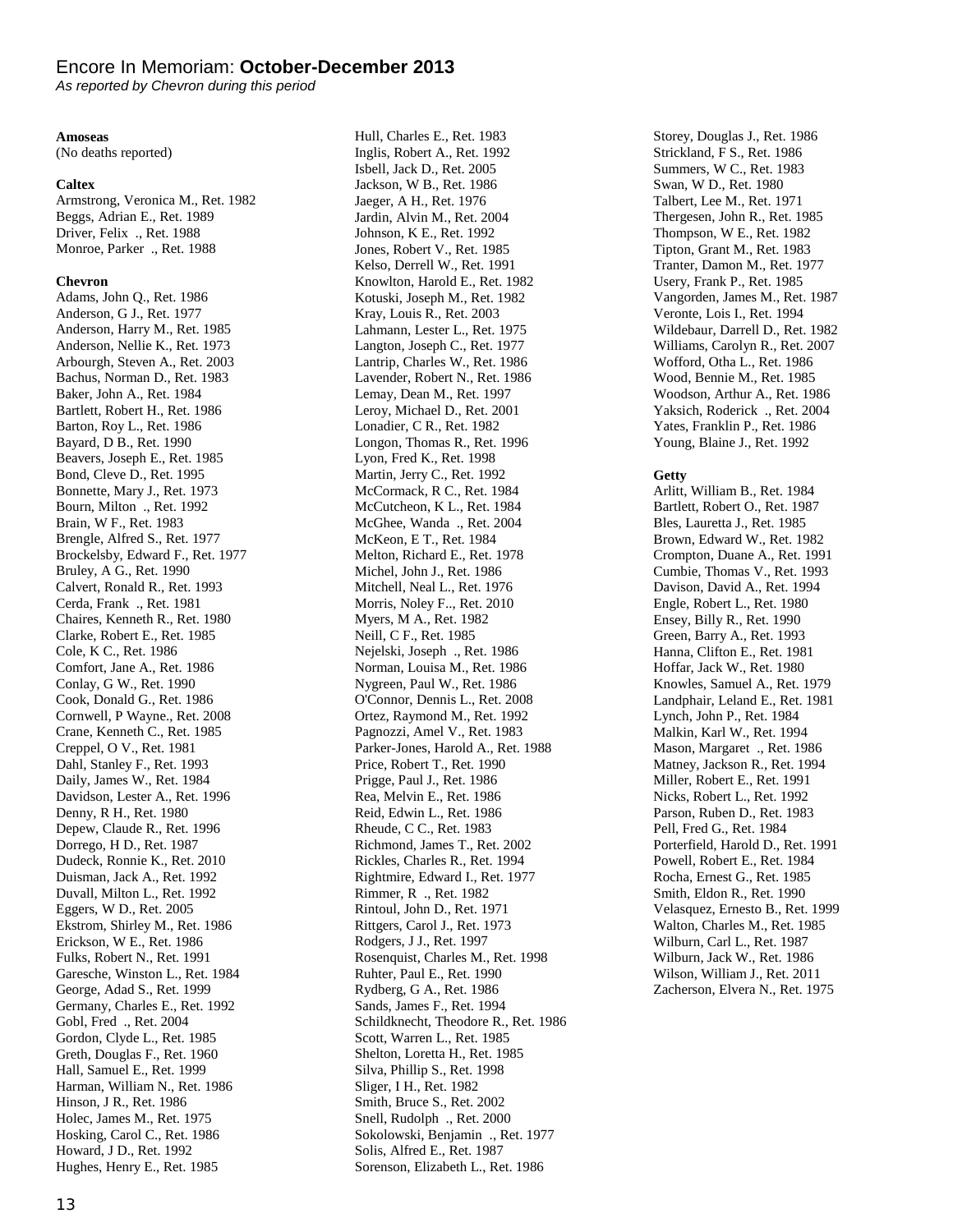#### **Gulf**

Adams, Doris M., Ret. 1986 Adams, Nolan M., Ret. 1987 Allen, John L., Ret. 1984 Ash, Freddie R., Ret. 1992 Bamford, William H., Ret. 1983 Beadle, Hughlen J., Ret. 1988 Bettes, Gary R., Ret. 1998 Clark, William G., Ret. 1985 Collins, Billy D., Ret. 1992 Cook, William R., Ret. 1994 Cranor, Gary R., Ret. 2002 Davis, Helen E., Ret. 1981 Dieter, James G., Ret. 1977 Doyle, Robert L., Ret. 2007 Easler, Sylvan L., Ret. 1986 Fierro, Anthony ., Ret. 1986 Fogle, M Clark., Ret. 1979 Ford, Billy F., Ret. 1983 Foster, Furman E., Ret. 1996 Fowler, Clyde D., Ret. 1983 Godel, Phillip L., Ret. 1996 Gutshall, Hazel M., Ret. 1982 Hensel, Henry P., Ret. 1986 Highsmith, Mary E., Ret. 1990 Jackson, Walter L., Ret. 1997 Jaynes, V E., Ret. 1983 Jensen, Alfred J., Ret. 1979 Johnson, Howard F., Ret. 1985 Jones, Douglas H., Ret. 1977 Kapp, Ben E., Ret. 1985 Kennedy, Gwen L., Ret. 1999 Kinney, John H., Ret. 1984 Landry, James C., Ret. 1984 Lawton, Charles E., Ret. 1984 Leebrick, Verva P., Ret. 1983 Lott, Merrill S., Ret. 1980 Louvier, Joseph H., Ret. 1989 Love, Joseph A., Ret. 1994 Martin, Bernard R., Ret. 1979 Mc Kelvey, Charles J., Ret. 1983 McDaniel, Coy E., Ret. 1995 McKee, William H., Ret. 1983 McLaughlin, William P., Ret. 1992 Miller, Henry T., Ret. 1991 Morrison, Wiley H., Ret. 1983 Myers, Ellis J., Ret. 1985 Olzewski, Edward A., Ret. 1986 Paulsen, Frank P., Ret. 1986 Reinke, Alice M., Ret. 1969 Rodgers, Johnny R., Ret. 1983 Ross, Charles E., Ret. 1983 Rowbotham, John A., Ret. 1983 Schexnayder, Helene S., Ret. 1983 Schweitzer, Louis R., Ret. 1977 Seidel, Richard J., Ret. 1985 Shaneor, John H., Ret. 1983 Sheets, Harry G., Ret. 1979 Shouse, Wilbur K., Ret. 1983 Smith, Donald D., Ret. 1977 Spagna, Robert D., Ret. 1985 Suprono, John J., Ret. 1986 Tosh, Tommy L., Ret. 1979 Valencic, Frank A., Ret. 1983 Varner, Roy V., Ret. 1985 Weiss, Andrew C., Ret. 1978 Woloch, Anthony J., Ret. 1983 Yingling, Robert D., Ret. 1985

**MolyCorp** Pettit, John A., Ret. 1992

**Plexco** (No deaths reported)

**Tenneco** (No deaths reported)

#### **Texaco**

Allen, Clifford B., Ret. 1983 Armstrong, Truman A., Ret. 1980 Arnold, Lawrence E., Ret. 1989 Barnett, Jewett B., Ret. 1985 Barolin, David R., Ret. 1984 Barton, Charles D., Ret. 1982 Bell, Samuel R., Ret. 1994 Belyeu, Frank L., Ret. 1979 Bloomer, Kenneth R., Ret. 1987 Bonham, John C., Ret. 1986 Borne, Lee C., Ret. 1986 Borowski, Sheila A., Ret. 2003 Bounds, Malvern L., Ret. 1990 Bowie, Frances M., Ret. 1985 Boyette, Glen T., Ret. 1989 Bradford, Wilburn C., Ret. 1986 Braselton, Wilburn ., Ret. 1982 Breaux, Rivers A., Ret. 1983 Brunet, Carrol J., Ret. 1987 Bryant, Herbert N., Ret. 1982 Buchanan, James C., Ret. 1987 Buffington, Albon L., Ret. 1986 Cage, Loretta T., Ret. 1993 Carswell, Robert L., Ret. 1987 Cass, Porter J., Ret. 1985 Cavallo, Anthony J., Ret. 1989 Cloninger, Aubrey J., Ret. 1987 Constantinople, Carmine F., Ret. 1995 Coulon, Glenn M., Ret. 1995 Covert, Frank E., Ret. 1982 Cox, James W., Ret. 1999 Danzer, Richard H., Ret. 1988 Davis, Garland R., Ret. 1982 Drake, Clifford P., Ret. 1982 England, Clarence E., Ret. 1980 Everson, Billy G., Ret. 1994 Featherston, Edward K., Ret. 1984 Ferry, Charles I., Ret. 1983 Flato, Michael H., Ret. 2002 Floss, Clifford N., Ret. 1981 Forman, Mary E., Ret. 1984 Gagner, Michael J., Ret. 2002 Garrett, William B., Ret. 1984 Givens, George G., Ret. 1989 Goodwin, Nathan L., Ret. 1997 Graham, James K., Ret. 1990 Gray, Lucille ., Ret. 1982 Green, Ernest J., Ret. 1993 Gregori, Simone R., Ret. 2000 Hargett, Robert W., Ret. 1986 Harner, Harold F., Ret. 1978 Heard, Alan E., Ret. 1994 Hill, Bryan J., Ret. 1983 Hnatyshyn, Julius ., Ret. 1985 Hoffman, Max ., Ret. 1980 Holcomb, Robert P., Ret. 1986 Holievina, Joseph ., Ret. 1984 Houser, Gayle L., Ret. 1997 Hughes, Luther L., Ret. 1986

Hummel, Richard P., Ret. 1985 Hyland, Anna G., Ret. 1974 Keenan, Walter M., Ret. 1998 Kinnison, Lee Roy., Ret. 1985 Knight, John D., Ret. 1994 Koran, William C., Ret. 1980 Kunetka, Robert E., Ret. 1986 Lambrecht, William G., Ret. 1987 Lawrence, William T., Ret. 2012 Lazzeri, David A., Ret. 1993 Lee, Albert A., Ret. 1983 Liddell, Richard H., Ret. 1994 Loff, Richard M., Ret. 1987 Loftin, Charles A., Ret. 1994 Mack, Jimmy D., Ret. 1994 Manning, Mary F., Ret. 1987 Marchese, Madeleine R., Ret. 2001 Mason, Billie ., Ret. 1991 Maxwell, Kenneth M., Ret. 1983 McClendon, Georgia L., Ret. 1997 McCoy, Lorenzo ., Ret. 1982 McLaughlin, Kenneth V., Ret. 1976 Mead, Theodore C., Ret. 1993 Meranda, Kenneth C., Ret. 1981 Metzler, Robert E., Ret. 1991 Miller, James A., Ret. 1985 Moorer, Dewitt ., Ret. 1986 Morgan, Paul M., Ret. 1994 Moss, Harry T., Ret. 1992 Mullins, Ernest L., Ret. 1988 Overfelt, Robert L., Ret. 1984 Overmyer, Keith H., Ret. 1982 Palmer, Owen E., Ret. 1988 Parham, William H., Ret. 1989 Parrella, Joseph P., Ret. 1992 Patterson, Robert A., Ret. 1983 Pawlyszyn, John ., Ret. 1985 Piazza, Camille J., Ret. 1982 Pierce, Wayne B., Ret. 1986 Poe, Augustus G., Ret. 1978 Post, Harold R., Ret. 1981 Pretti, Diane ., Ret. 2002 Ramirez, Jose ., Ret. 1989 Rapolti-Nagy, Klara ., Ret. 1985 Ratcliff, George B., Ret. 1967 Richard, Joseph W., Ret. 1985 Richardson, Kenneth D., Ret. 1981 Richardson, Laurie Beth., Ret. 1995 Rissmuller, William F., Ret. 1982 Rogers, Bobby R., Ret. 1990 Rogers, Paul H., Ret. 1985 Ruff, Merle H., Ret. 1983 Sandford, Gerald G., Ret. 1999 Scharwath, Herbert G., Ret. 1992 Schell, Melvin E., Ret. 1984 Schenkel, Alfred E., Ret. 1985 Schreiber, Joseph A., Ret. 1973 Scott, Ronald L., Ret. 1988 Shaffer, Lester S., Ret. 1973 Slife, Wilton M., Ret. 1985 Smith, Thomas M., Ret. 1987 Solin, Ronald ., Ret. 1995 Spencer, Billie J., Ret. 1986 Spencer, Willcie T., Ret. 1985 St Cyr, Leroy V., Ret. 1980 Stevens, Helen R., Ret. 1986 Stinson, Charles T., Ret. 1986 Sweeney, Thomas E., Ret. 1987 Talbot, Paul A., Ret. 1993